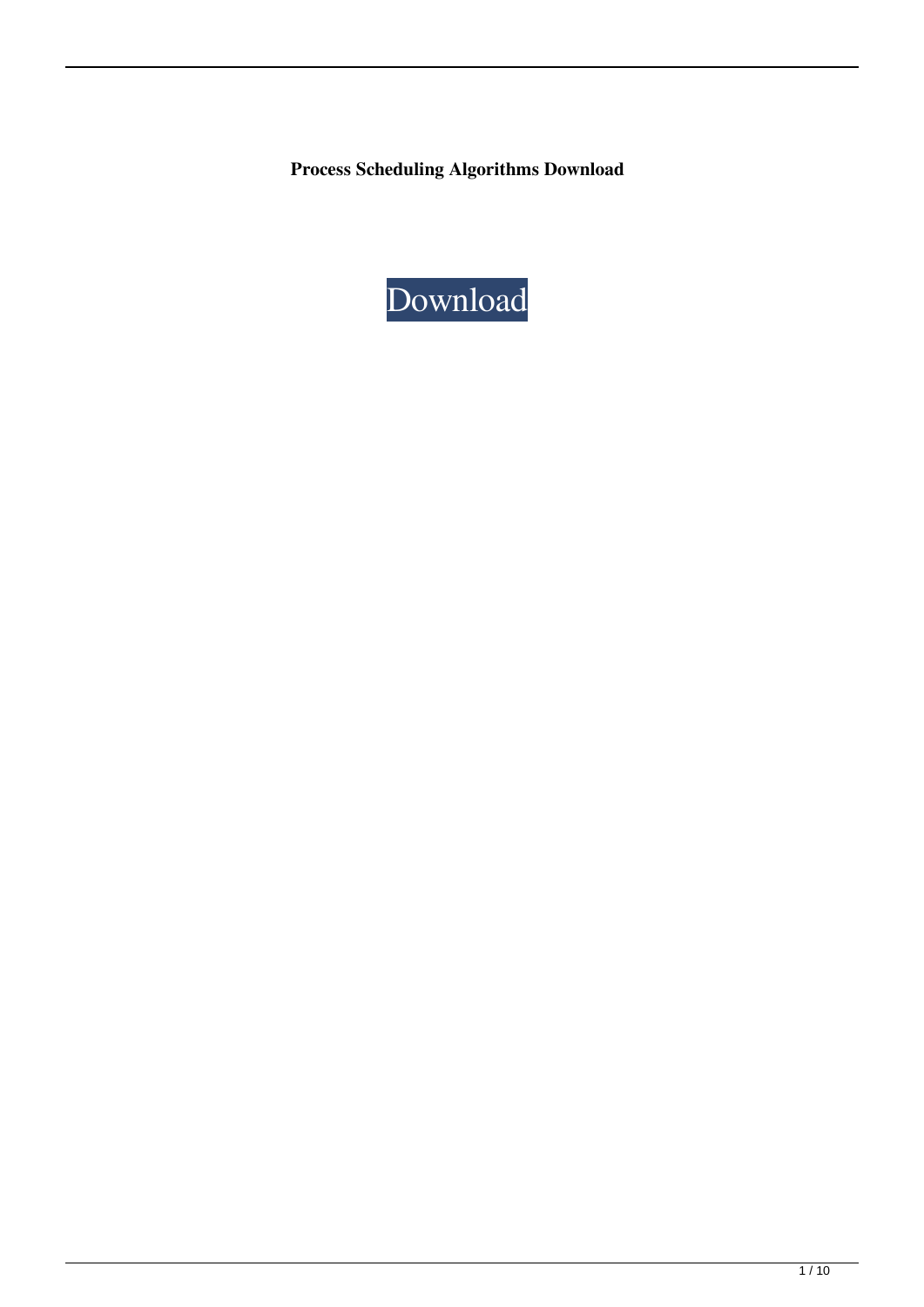How to use Process Scheduling Algorithms: Start the program. Click on Process Scheduling Algorithms button. Click on Open a Process Scheduling Algorithms program. Click on Start button to run the program. Select the Process Scheduling Algorithms settings. Select the required process scheduling algorithm from the Process Scheduling Algorithms interface. Select the desired output, the program should calculate the average waiting time and the average turnaround time. Programming Games is an educational program that lets you test your skills in object oriented programming and object oriented design. Here you will be introduced to the object oriented design and programming.The program uses a number of object oriented design structures, classes, objects and interfaces that will help you to learn about object oriented design and programming. Programming Games Description: How to use Programming Games: Start the program. Select the Programming Games interface. Select the desired interface from the Programming Games interface. Click on Start button. Select the tasks that you want to test your skills. Select the correct program code for the test. Select the correct task from the programming games tasks interface. Select the correct program code for the test. Click on the Start button. Select the answer from the programming games interface. The Workbench is a tool that allows you to learn about the structure and design of the application. The program uses a number of standard design structures and the user interface. It's the best way to learn about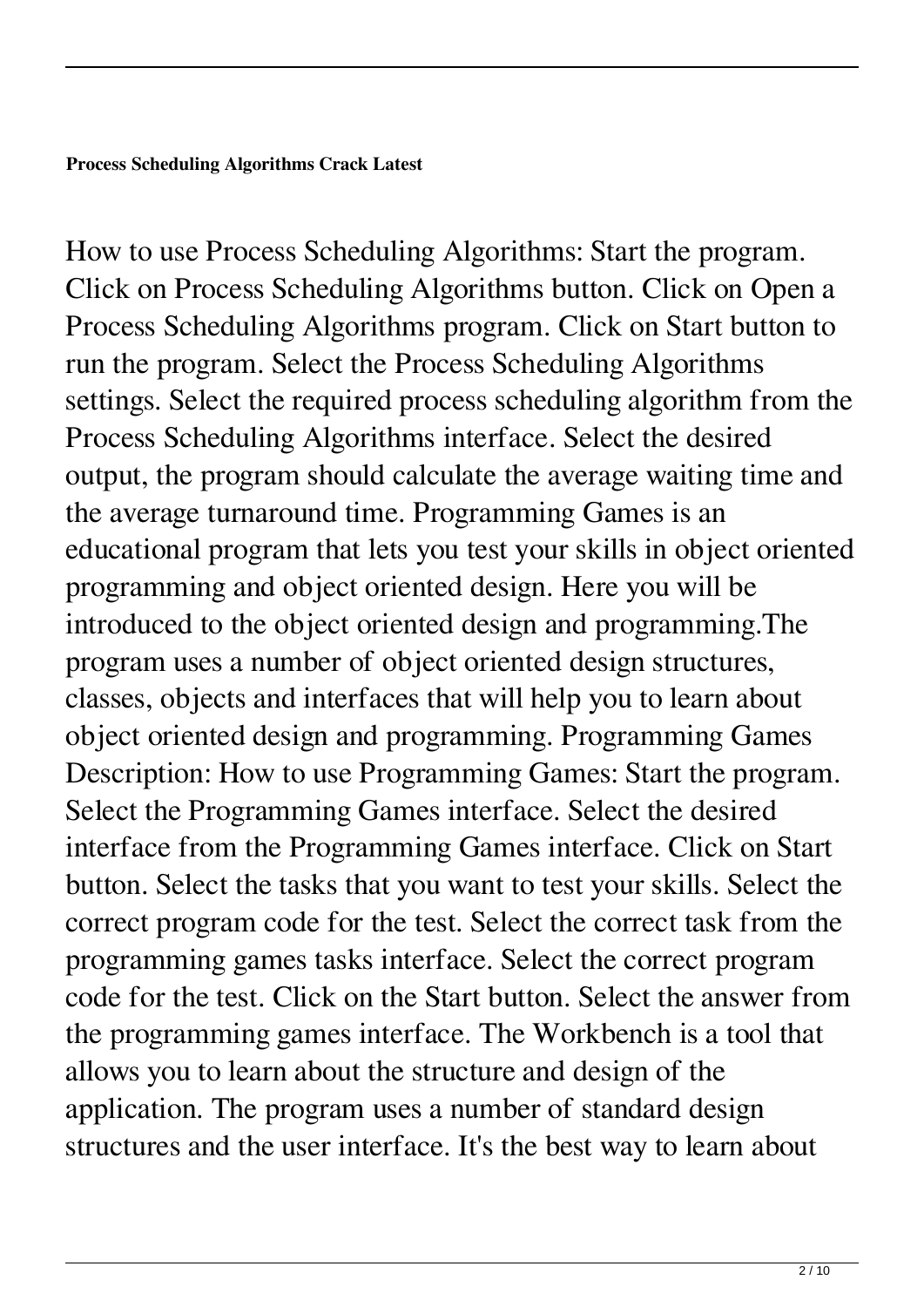the application design and the user interface. The Workbench Description: How to use The Workbench: Start the program. Select the Workbench interface. Select the desired interface from the The Workbench interface. Click on Start button. Select the tasks that you want to test your skills. Select the correct program code for the test. Select the correct task from the programming games tasks interface. Select the correct program code for the test. Click on the Start button. Select the answer from the The Workbench interface. The Queuing System is an educational application that introduces you to the behavior of a first in first out queue and the two priority queue. Here you will be introduced to the basic concepts of queue theory and the concept of the queue. The program displays in the Gantt chart how each item is added to the queue and it shows the status of the queue. It is important that you will learn how a queue behaves.The

## **Process Scheduling Algorithms With Product Key 2022**

This is a simple macro that demonstrates most of the scheduling algorithms used in operating systems. SCOPE Features: This is a simple macro that demonstrates most of the scheduling algorithms used in operating systems. The program uses the Gantt chart in order to calculate the Average Waiting Time and Turnaround Time. Learn about the scheduling algorithms that are applied in all operating system with this tool! KEYMACRO Description: This is a simple macro that demonstrates most of the scheduling algorithms used in operating systems. The program uses the Gantt chart in order to calculate the Average Waiting Time and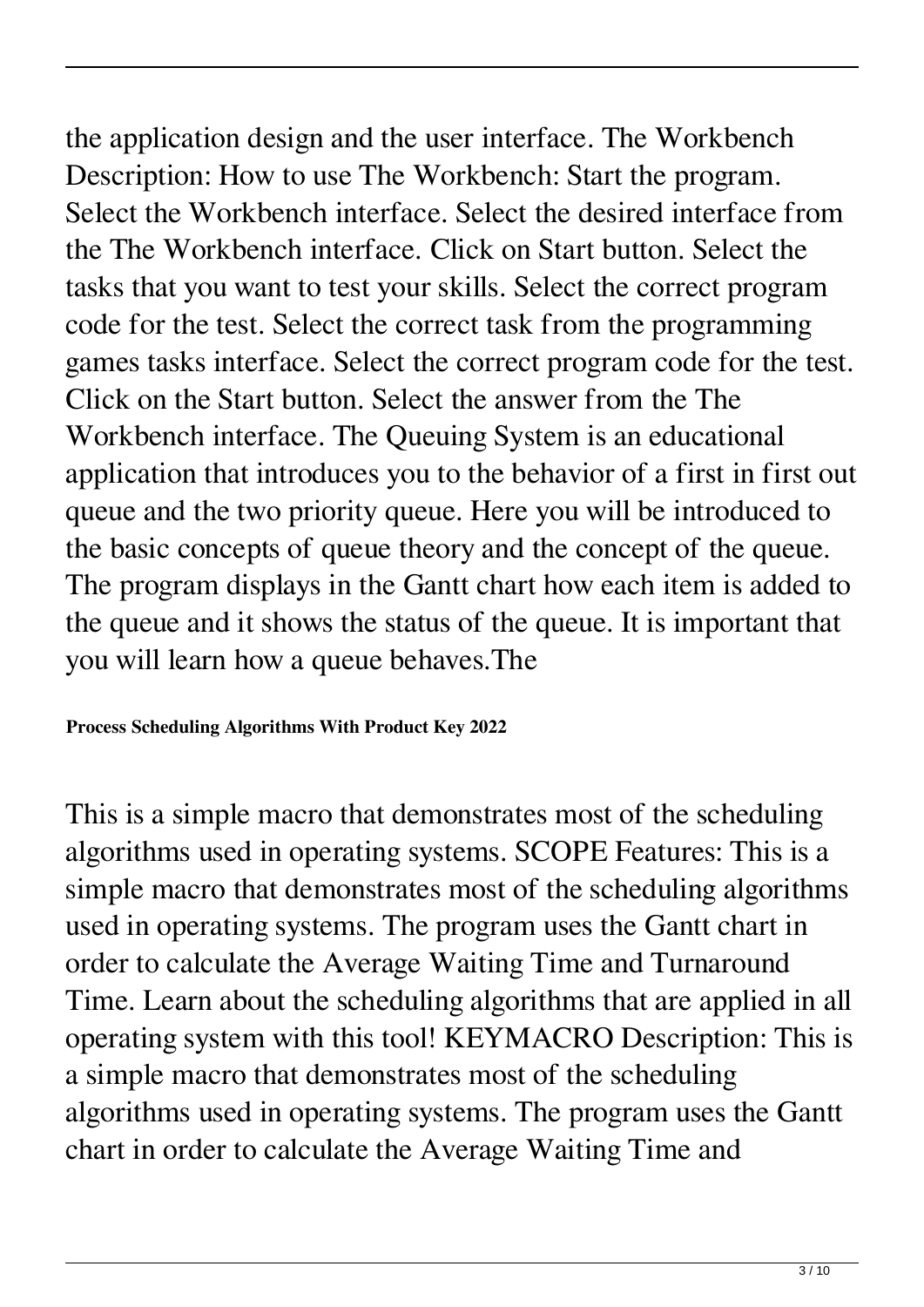Turnaround Time. Learn about the scheduling algorithms that are applied in all operating system with this tool! KEYMACRO Description: This is a simple macro that demonstrates most of the scheduling algorithms used in operating systems. The program uses the Gantt chart in order to calculate the Average Waiting Time and Turnaround Time. Learn about the scheduling algorithms that are applied in all operating system with this tool! KEYMACRO Description: This is a simple macro that demonstrates most of the scheduling algorithms used in operating systems. The program uses the Gantt chart in order to calculate the Average Waiting Time and Turnaround Time. Learn about the scheduling algorithms that are applied in all operating system with this tool! KEYMACRO Description: This is a simple macro that demonstrates most of the scheduling algorithms used in operating systems. The program uses the Gantt chart in order to calculate the Average Waiting Time and Turnaround Time. Learn about the scheduling algorithms that are applied in all operating system with this tool! Key Macro Description: This is a simple macro that demonstrates most of the scheduling algorithms used in operating systems. The program uses the Gantt chart in order to calculate the Average Waiting Time and Turnaround Time. Learn about the scheduling algorithms that are applied in all operating system with this tool! Key Macro Description: This is a simple macro that demonstrates most of the scheduling algorithms used in operating systems. The program uses the Gantt chart in order to calculate the Average Waiting Time and Turnaround Time. Learn about the scheduling algorithms that are applied in all operating system with this tool! Key Macro Description: This is a simple macro that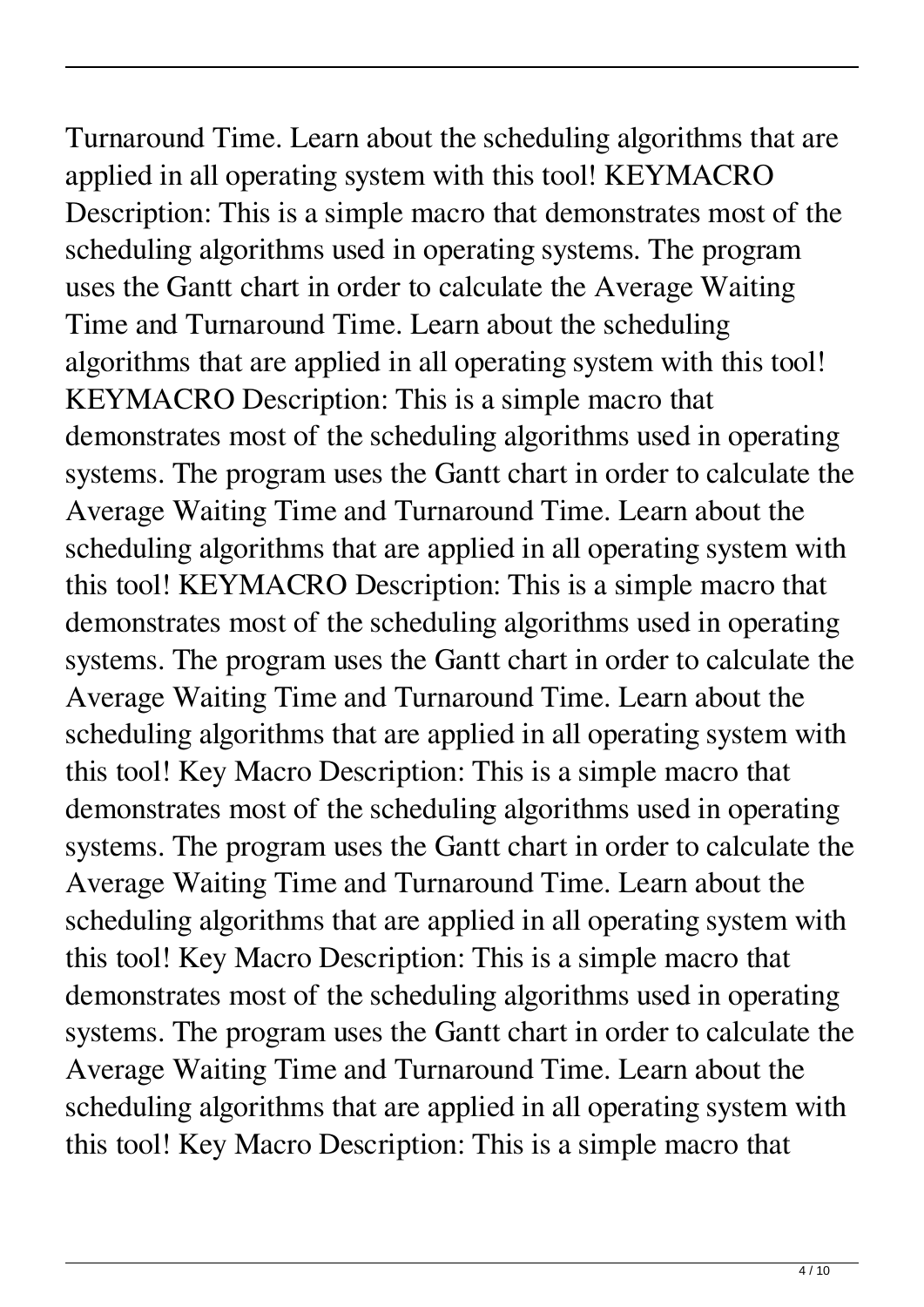demonstrates most of the scheduling algorithms used in operating systems. The program uses the Gantt chart in order to calculate the Average Waiting Time and Turnaround Time. Learn about the scheduling algorithms that are applied in all operating system with this tool! KEYMAC 81e310abbf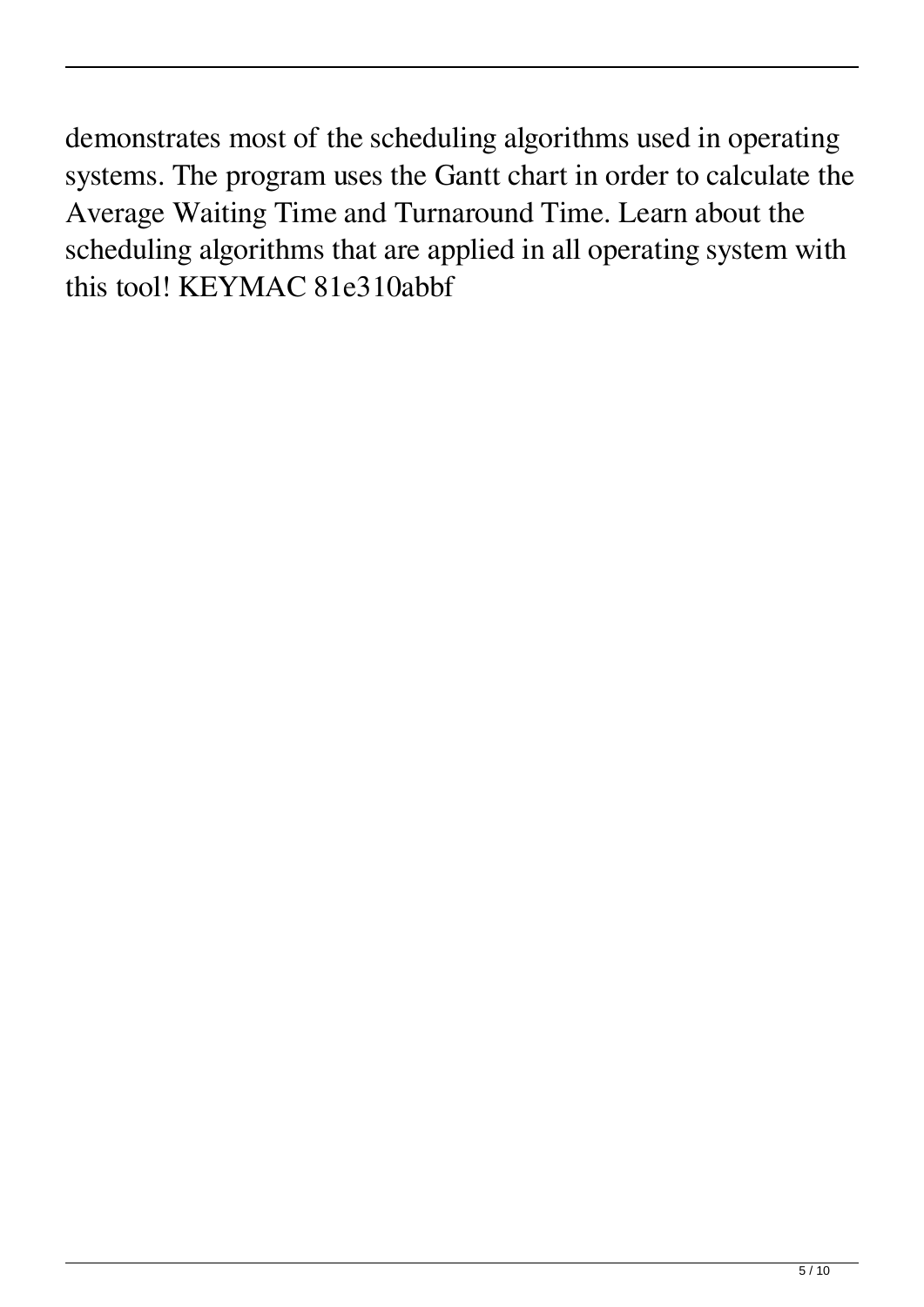**Process Scheduling Algorithms (LifeTime) Activation Code Download [Win/Mac]**

This is a tool for scheduling applications. It uses Gantt charts in order to calculate the Average Waiting Time and Turnaround Time. Learn about the scheduling algorithms that are applied in all operating system with this tool! Objectives: - Learning about scheduling algorithms - Learning how to create a program Docking is a powerful tool for creating user interfaces for your application. Docking offers a widget-based approach that makes it easy for you to specify all aspects of the interface for a GUI, such as the layout, sizing, placement, and appearance of the widgets. The Wine Application Database (WineAppsDB) is the first opensource application database for the WINE project. Wine is a free operating system that enables Microsoft Windows programs to run on Unix-like systems. WineAppsDB makes it easy for the project's worldwide users to search, download, and rate WINE applications. WineAppsDB is available at no cost and is maintained by volunteers. Functions The Live Search feature enables you to search for all WINE applications by various criteria. A live search will return a list of results as soon as you enter the search query. The following criteria are supported: WINE Media Library is a media database for the WINE project. The project is an open source community that allows WINE users to run Windows programs on Unix-like systems. WINE Essentials is a collection of the most popular applications that users need in order to get started using the WINE project. It is meant to be a living collection of applications that will grow over time. The list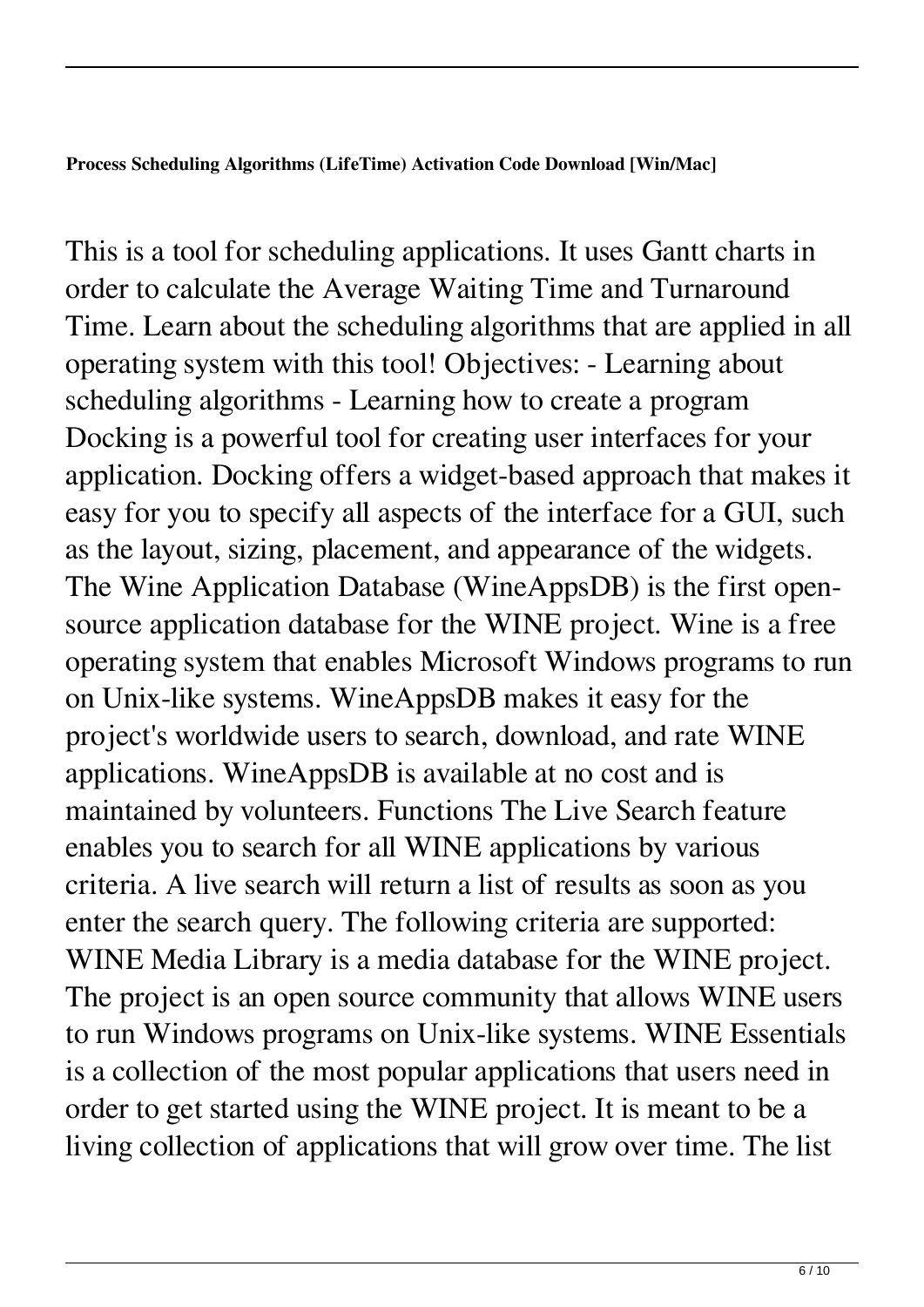is updated monthly. This collection consists of the following packages: WINE Tools is a collection of the tools that Wine users need in order to use the WINE project. This includes a text editor, a GUI file browser, and a software distribution and package management tool. The Wine Download is a web service that allows you to download files and libraries for WINE using a web browser. It allows you to choose to download only the files you need or the entire collection. The Wine list is a list of applications that can be installed on a WINE system. This is a single searchable database for all applications that can be installed on a WINE system. This collection consists of the following packages: The Wine Application DB is a database for the WINE project. It contains lists of WINE applications that are organized by category, including games and applications, utilities and

## **What's New In?**

Process Scheduling Algorithms is a simple program that allows you to calculate the waiting time for the jobs, the average waiting time and the turnaround time of the processes. In order to compute the waiting time, you must enter the amount of resources for each process. To find the average waiting time, you must compute the average waiting time for each process and then you must total them. For the turnaround time, you must add the sum of the waiting time and the processing time of each process. To get started, click on the "New" button and then select the "Process Scheduling" template. You can then type the name for your task, select the operating system and the number of CPUs. Click on the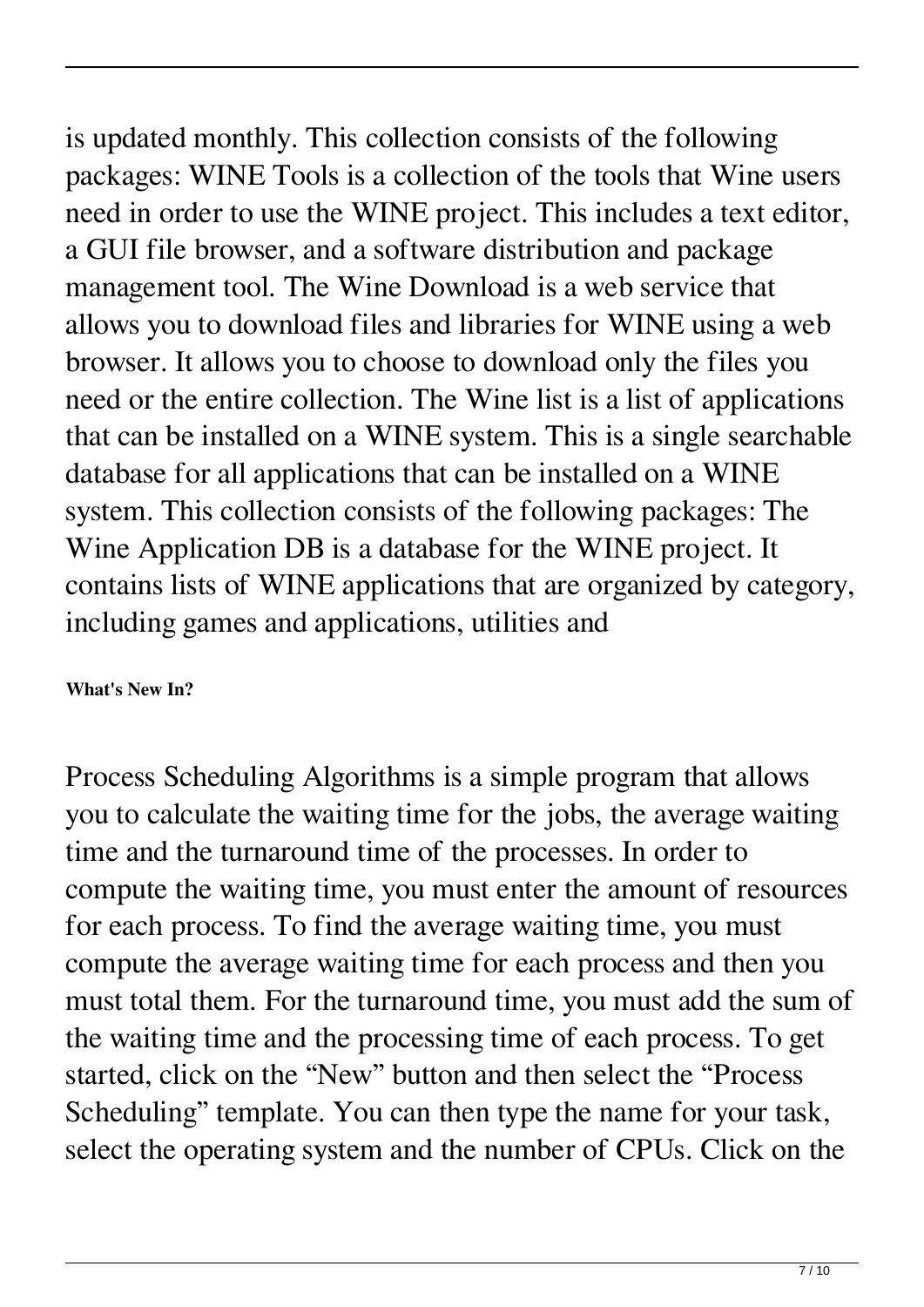"Start" button to run the scheduling algorithm. If you want to adjust the resources of each process, you can use the "Edit" button to edit the process. The program allows you to compare the algorithm of scheduling algorithms. In this case, the Turnaround Time has the smallest value, while the average waiting time has the largest value. If you want to change the number of CPUs or the resources of each process, you can use the "Edit" button, select the process and then click on the "Edit" button. After you have created the process, you can simply click on the "Close" button to complete the process. The program allows you to compute the time required to complete the process for each process. The program has the possibility of displaying the process and the format of the process in the form of a Gantt chart. Process Scheduling Algorithms Tutorial: Click on the "New" button and then select the "Process Scheduling" template. You can then type the name for your task, select the operating system and the number of CPUs. Click on the "Start" button to run the scheduling algorithm. You can then adjust the resources of each process, in the form of the number of CPU cores or number of Gbps. After you have created the process, you can simply click on the "Close" button to complete the process. The program allows you to calculate the waiting time of each process. To compute the waiting time, you must enter the amount of resources for each process. You can adjust the resources of each process, by adding or removing the value of the "Process Time" field. To get started, click on the "New" button and then select the "Process Scheduling" template. You can then type the name for your task, select the operating system and the number of CPUs. Click on the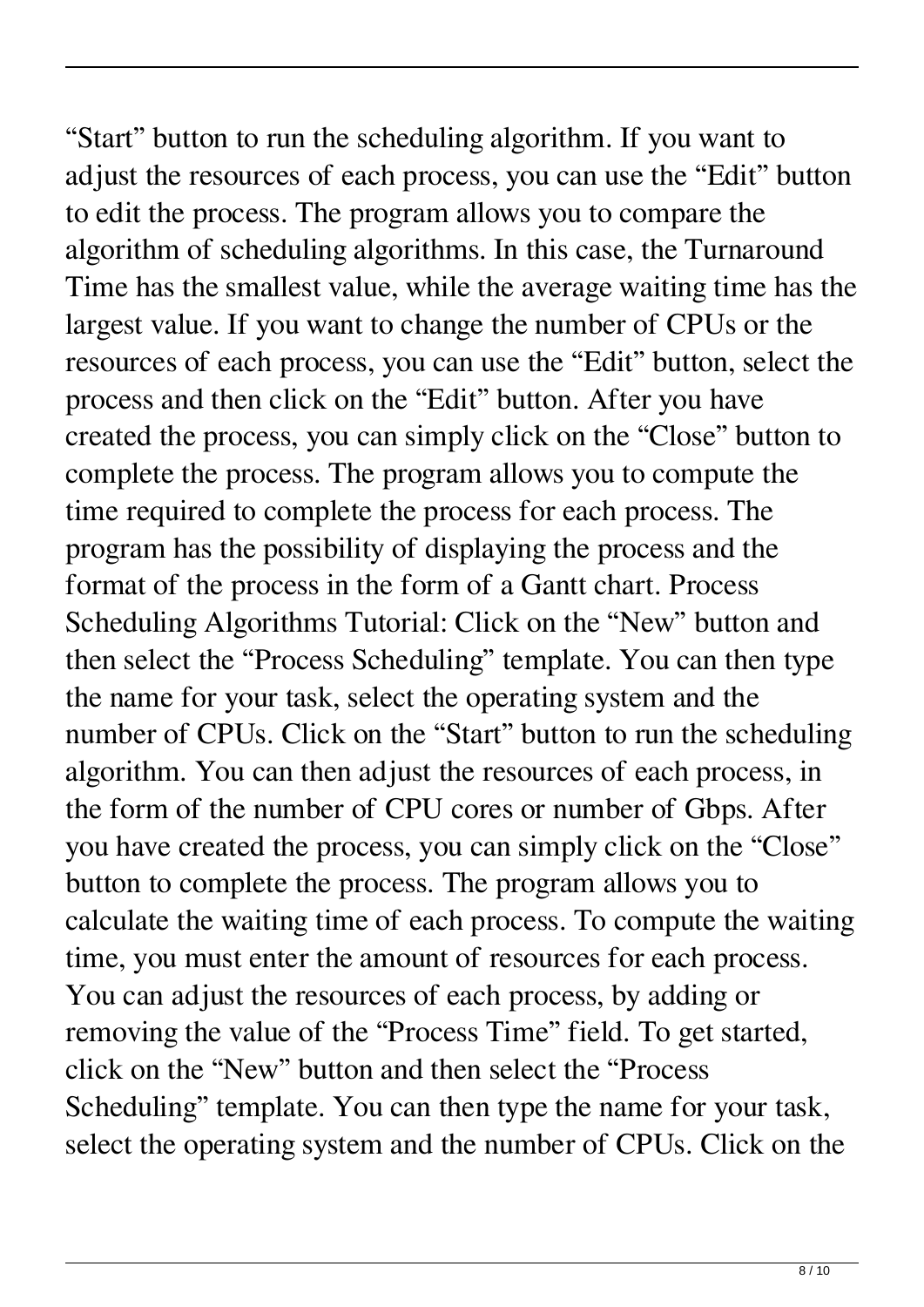"Start" button to run the scheduling algorithm. After you have created the process, you can simply click on the �